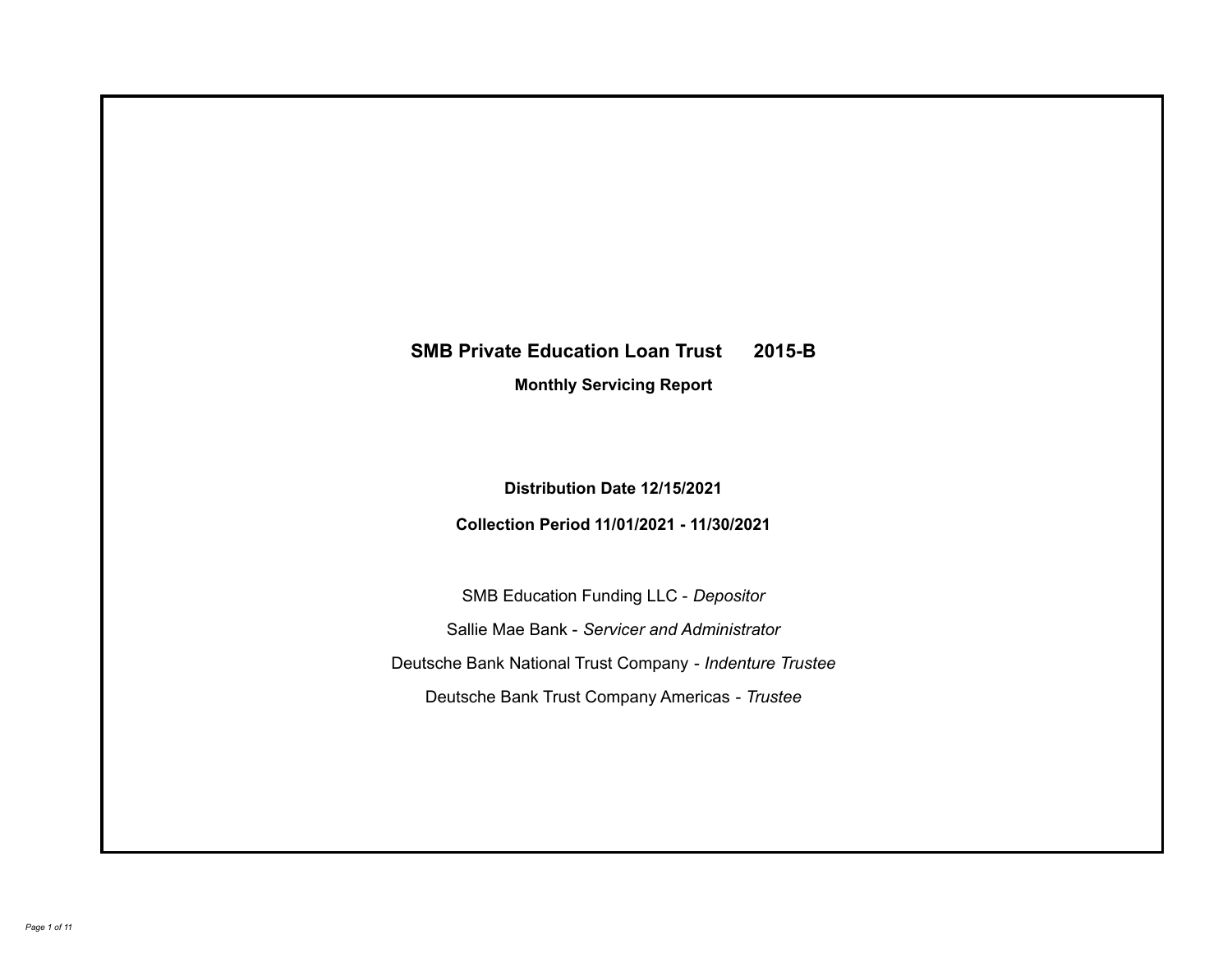A

| <b>Student Loan Portfolio Characteristics</b>                    | <b>Settlement Date</b><br>07/30/2015 | 10/31/2021                       | 11/30/2021                       |
|------------------------------------------------------------------|--------------------------------------|----------------------------------|----------------------------------|
| <b>Principal Balance</b><br>Interest to be Capitalized Balance   | \$700,964,388.29<br>42,430,107.89    | \$239,118,577.88<br>6,845,302.52 | \$234,920,903.09<br>6,319,869.90 |
| Pool Balance                                                     | \$743,394,496.18                     | \$245,963,880.40                 | \$241,240,772.99                 |
| Weighted Average Coupon (WAC)<br>Weighted Average Remaining Term | 8.13%<br>128.84                      | 7.77%<br>125.18                  | 7.78%<br>125.38                  |
| Number of Loans                                                  | 63,899                               | 22,214                           | 21,676                           |
| Number of Borrowers<br>Pool Factor                               | 43,918                               | 15,407<br>0.330865888            | 15,026<br>0.324512455            |
| Since Issued Total Constant Prepayment Rate (1)                  |                                      | 8.41%                            | 8.35%                            |

| В  | <b>Debt Securities</b> | <b>Cusip/Isin</b> | 11/15/2021      | 12/15/2021      |
|----|------------------------|-------------------|-----------------|-----------------|
|    | A <sub>2</sub> A       | 78448QAB4         | \$11,939,625.81 | \$8,723,893.10  |
|    | A2B                    | 78448QAC2         | \$5,596,699.59  | \$4,089,324.89  |
| A3 |                        | 78448QAD0         | \$75,000,000.00 | \$75,000,000.00 |
|    |                        | 78448QAE8         | \$70,000,000.00 | \$70,000,000.00 |
|    |                        | 78448QAF5         | \$50,000,000.00 | \$50,000,000.00 |

| ~<br>້ | Certificates | Cusip/Isin | 11/15/2021   | 12/15/2021   |
|--------|--------------|------------|--------------|--------------|
|        | Residual     | 78448Q108  | \$100,000.00 | \$100,000.00 |

| <b>Account Balances</b>                | 11/15/2021      | 12/15/2021      |
|----------------------------------------|-----------------|-----------------|
| Reserve Account Balance                | \$1,896,081.00  | \$1,896,081.00  |
|                                        |                 |                 |
|                                        |                 |                 |
| <b>Asset / Liability</b>               | 11/15/2021      | 12/15/2021      |
| Overcollateralization Percentage       | 13.59%          | 13.86%          |
| Specified Overcollateralization Amount | \$83,427,555.00 | \$83,427,555.00 |

(1) Since Issued Total CPR calculations found in monthly servicing reports issued on or prior to September 15, 2015 originally included loans that were removed from the pool by the sponsor because they became ineligible for the pool between the cut-off date and settlement date. On October 5, 2015, Since Issued Total CPR calculations were revised to exclude these loans and all prior monthly servicing reports were restated. For additional information, see 'Since Issued CPR Methodology' found in section VIII of this report .

Actual Overcollateralization Amount \$33,427,555.00

\$33,427,555.00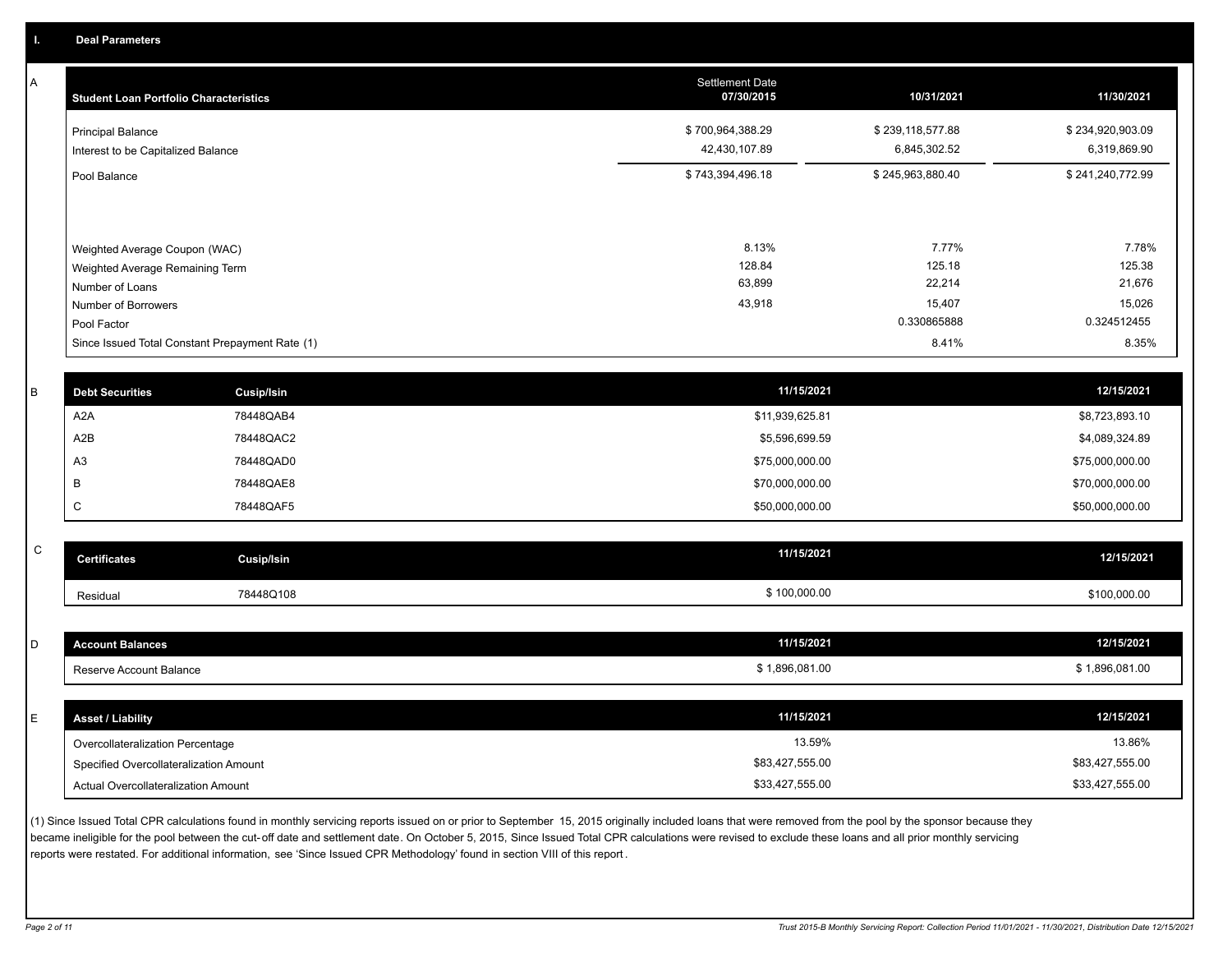# **II. 2015-B Trust Activity 11/01/2021 through 11/30/2021**

| $\mathsf{A}$ | <b>Student Loan Principal Receipts</b> |                |
|--------------|----------------------------------------|----------------|
|              | <b>Borrower Principal</b>              | 4,491,464.23   |
|              | Seller Principal Reimbursement         | 0.00           |
|              | Servicer Principal Reimbursement       | 0.00           |
|              | <b>Other Principal Deposits</b>        | 44.312.61      |
|              | <b>Total Principal Receipts</b>        | \$4,535,776.84 |

#### B **Student Loan Interest Receipts**

| <b>Total Interest Receipts</b>  | \$1,348,381.27 |
|---------------------------------|----------------|
| <b>Other Interest Deposits</b>  | 651.08         |
| Servicer Interest Reimbursement | 0.00           |
| Seller Interest Reimbursement   | 0.00           |
| <b>Borrower Interest</b>        | 1,347,730.19   |

| С  | <b>Recoveries on Realized Losses</b>                             | \$123,799.62   |
|----|------------------------------------------------------------------|----------------|
| D  | <b>Investment Income</b>                                         | \$160.48       |
| Е  | <b>Funds Borrowed from Next Collection Period</b>                | \$0.00         |
| F. | Funds Repaid from Prior Collection Period                        | \$0.00         |
| G  | <b>Loan Sale or Purchase Proceeds</b>                            | \$0.00         |
| H  | Initial Deposits to Distribution Account                         | \$0.00         |
|    | <b>Excess Transferred from Other Accounts</b>                    | \$0.00         |
| J  | <b>Borrower Benefit Reimbursements</b>                           | \$0.00         |
| Κ  | <b>Other Deposits</b>                                            | \$0.00         |
|    | <b>Other Fees Collected</b>                                      | \$0.00         |
| М  | <b>AVAILABLE FUNDS</b>                                           | \$6,008,118.21 |
| N  | Non-Cash Principal Activity During Collection Period             | \$338,102.05   |
| O  | Aggregate Purchased Amounts by the Depositor, Servicer or Seller | \$44,963.69    |
| P  | Aggregate Loan Substitutions                                     | \$0.00         |
|    |                                                                  |                |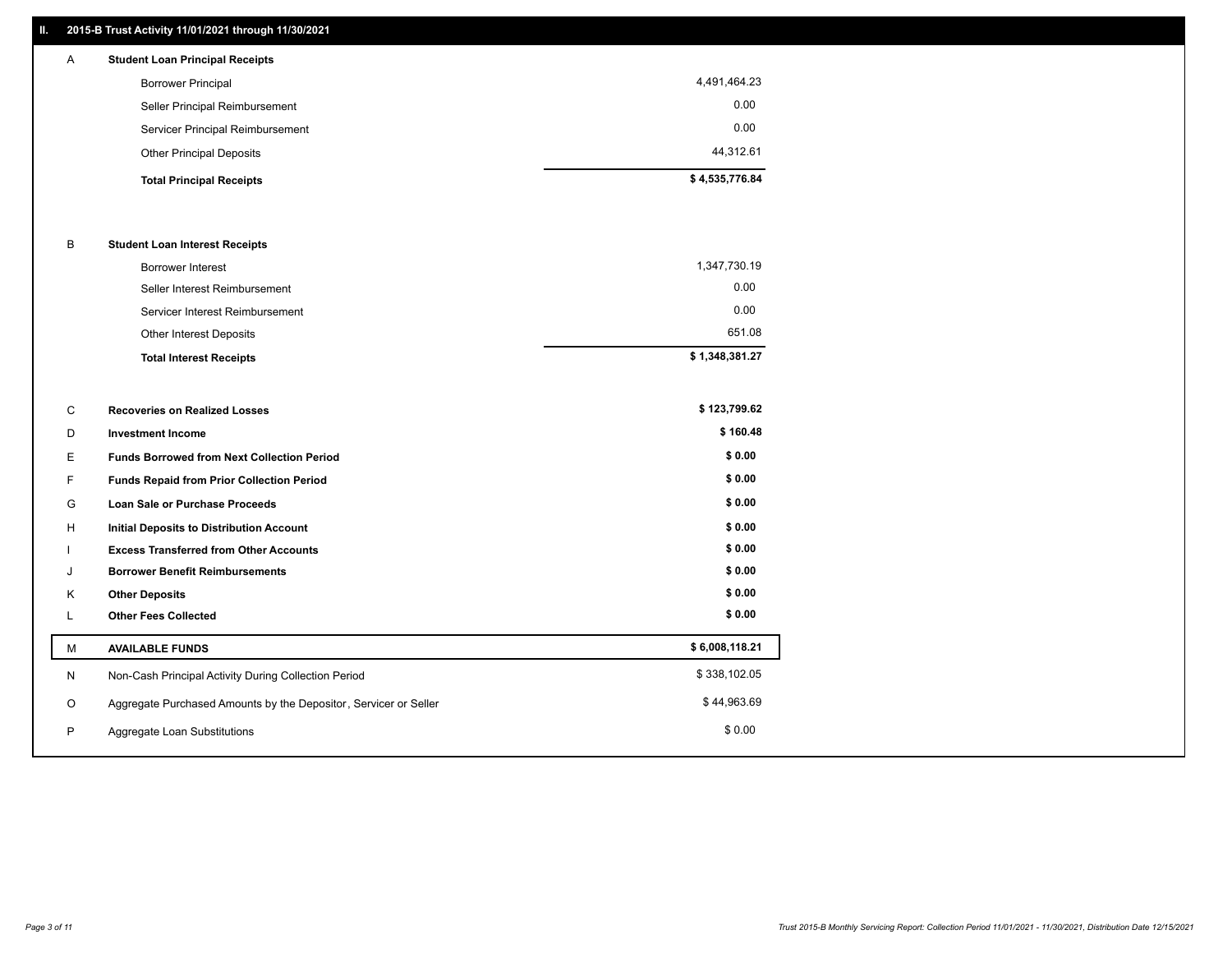| <b>Loans by Repayment Status</b> |                       |                          |            |                                                           |                |                            |                          |         |                                                           |                |                            |
|----------------------------------|-----------------------|--------------------------|------------|-----------------------------------------------------------|----------------|----------------------------|--------------------------|---------|-----------------------------------------------------------|----------------|----------------------------|
|                                  |                       |                          | 11/30/2021 |                                                           |                | 10/31/2021                 |                          |         |                                                           |                |                            |
|                                  |                       | <b>Wtd Avg</b><br>Coupon | # Loans    | Principal and<br><b>Interest Accrued</b><br>to Capitalize | % of Principal | % of Loans in<br>Repay (1) | <b>Wtd Avg</b><br>Coupon | # Loans | Principal and<br><b>Interest Accrued</b><br>to Capitalize | % of Principal | % of Loans in<br>Repay (1) |
| INTERIM:                         | IN SCHOOL             | 9.18%                    | 229        | \$3,731,706.65                                            | 1.547%         | $-$ %                      | 9.16%                    | 228     | \$3,814,191.15                                            | 1.551%         | $-$ %                      |
|                                  | GRACE                 | 8.94%                    | 88         | \$1,663,263.65                                            | 0.689%         | $-$ %                      | 9.11%                    | 151     | \$2,860,356.79                                            | 1.163%         | $-$ %                      |
|                                  | <b>DEFERMENT</b>      | 8.64%                    | 1,513      | \$22,043,670.71                                           | 9.138%         | $-$ %                      | 8.61%                    | 1,552   | \$22,372,866.67                                           | 9.096%         | $-$ %                      |
| <b>REPAYMENT:</b>                | <b>CURRENT</b>        | 7.65%                    | 18,855     | \$199,209,931.43                                          | 82.577%        | 93.175%                    | 7.63%                    | 19,215  | \$201,564,219.19                                          | 81.949%        | 92.923%                    |
|                                  | 30-59 DAYS DELINQUENT | 7.97%                    | 343        | \$4,862,916.06                                            | 2.016%         | 2.274%                     | 8.02%                    | 356     | \$5,428,628.28                                            | 2.207%         | 2.503%                     |
|                                  | 60-89 DAYS DELINQUENT | 8.30%                    | 199        | \$3,484,784.15                                            | 1.445%         | 1.630%                     | 7.94%                    | 173     | \$2,919,481.39                                            | 1.187%         | 1.346%                     |
|                                  | 90+ DAYS DELINQUENT   | 7.61%                    | 131        | \$2,092,532.19                                            | 0.867%         | 0.979%                     | 7.76%                    | 122     | \$1,810,458.68                                            | 0.736%         | 0.835%                     |
|                                  | <b>FORBEARANCE</b>    | 7.35%                    | 318        | \$4,151,968.15                                            | 1.721%         | 1.942%                     | 7.54%                    | 417     | \$5,193,678.25                                            | 2.112%         | 2.394%                     |
| <b>TOTAL</b>                     |                       |                          | 21,676     | \$241,240,772.99                                          | 100.00%        | 100.00%                    |                          | 22,214  | \$245,963,880.40                                          | 100.00%        | 100.00%                    |

Percentages may not total 100% due to rounding \*

1 Loans classified in "Repayment" include any loan for which interim interest only, \$25 fixed payments or full principal and interest payments are due.

| <b>Loans by Borrower Status</b> |                                                                                                                              |                          |            |                                                                  |                |                                |                          |         |                                                                  |                |                                |
|---------------------------------|------------------------------------------------------------------------------------------------------------------------------|--------------------------|------------|------------------------------------------------------------------|----------------|--------------------------------|--------------------------|---------|------------------------------------------------------------------|----------------|--------------------------------|
|                                 |                                                                                                                              |                          | 11/30/2021 |                                                                  |                |                                | 10/31/2021               |         |                                                                  |                |                                |
|                                 |                                                                                                                              | <b>Wtd Avg</b><br>Coupon | # Loans    | <b>Principal and</b><br><b>Interest Accrued</b><br>to Capitalize | % of Principal | % of Loans in<br>P&I Repay (2) | <b>Wtd Avg</b><br>Coupon | # Loans | <b>Principal and</b><br><b>Interest Accrued</b><br>to Capitalize | % of Principal | % of Loans in<br>P&I Repay (2) |
| <b>INTERIM:</b>                 | IN SCHOOL                                                                                                                    | 8.86%                    | 381        | \$6,107,734.44                                                   | 2.532%         | $-$ %                          | 8.80%                    | 379     | \$6,088,087.76                                                   | 2.475%         | $-$ %                          |
|                                 | <b>GRACE</b>                                                                                                                 | 8.47%                    | 177        | \$3,013,279.78                                                   | 1.249%         | $-$ %                          | 8.75%                    | 289     | \$5,076,281.30                                                   | 2.064%         | $-$ %                          |
|                                 | <b>DEFERMENT</b>                                                                                                             | 8.28%                    | 2,637      | \$35,966,433.64                                                  | 14.909%        | $-$ %                          | 8.28%                    | 2,682   | \$36,380,867.95                                                  | 14.791%        | $-$ %                          |
| P&I REPAYMENT:                  | <b>CURRENT</b>                                                                                                               | 7.63%                    | 17,502     | \$181,678,259.04                                                 | 75.310%        | 92.621%                        | 7.61%                    | 17,812  | \$183,345,423.96                                                 | 74.542%        | 92.403%                        |
|                                 | 30-59 DAYS DELINQUENT                                                                                                        | 7.97%                    | 341        | \$4,847,425.39                                                   | 2.009%         | 2.471%                         | 7.98%                    | 344     | \$5,183,968.09                                                   | 2.108%         | 2.613%                         |
|                                 | 60-89 DAYS DELINQUENT                                                                                                        | 8.31%                    | 190        | \$3,387,607.13                                                   | 1.404%         | 1.727%                         | 7.93%                    | 171     | \$2,908,052.91                                                   | 1.182%         | 1.466%                         |
|                                 | 90+ DAYS DELINQUENT                                                                                                          | 7.60%                    | 130        | \$2,088,065.42                                                   | 0.866%         | 1.065%                         | 7.72%                    | 120     | \$1,787,520.18                                                   | 0.727%         | 0.901%                         |
|                                 | <b>FORBEARANCE</b>                                                                                                           | 7.35%                    | 318        | \$4,151,968.15                                                   | 1.721%         | 2.117%                         | 7.54%                    | 417     | \$5,193,678.25                                                   | 2.112%         | 2.618%                         |
| <b>TOTAL</b>                    | Percentages may not total 100% due to rounding                                                                               |                          | 21,676     | \$241,240,772.99                                                 | 100.00%        | 100.00%                        |                          | 22,214  | \$245,963,880.40                                                 | 100.00%        | 100.00%                        |
|                                 | 2 Loans classified in "P&I Repayment" includes only those loans for which scheduled principal and interest payments are due. |                          |            |                                                                  |                |                                |                          |         |                                                                  |                |                                |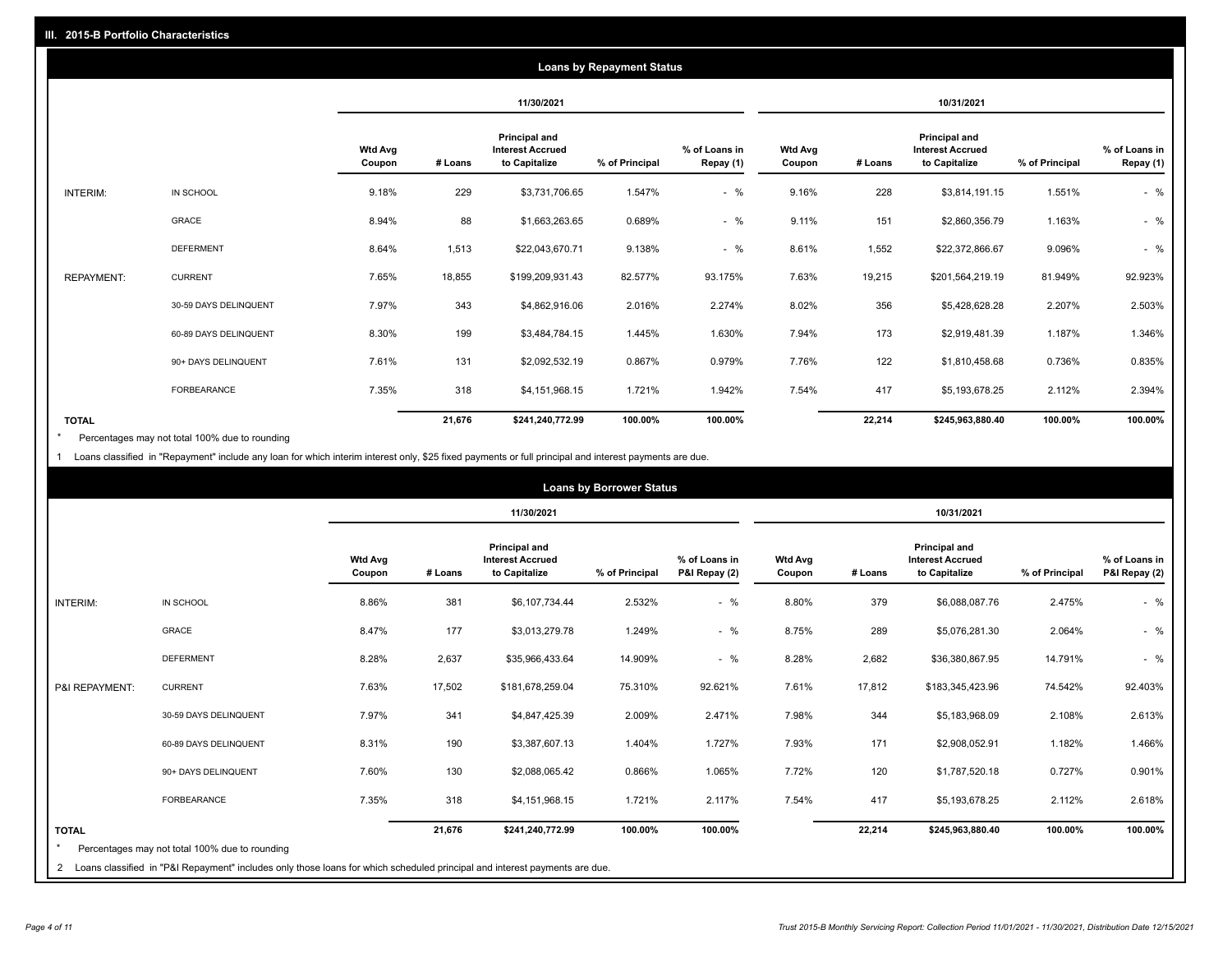|                                                               | 11/30/2021       | 10/31/2021       |
|---------------------------------------------------------------|------------------|------------------|
| Pool Balance                                                  | \$241,240,772.99 | \$245,963,880.40 |
| Total # Loans                                                 | 21,676           | 22,214           |
| Total # Borrowers                                             | 15,026           | 15,407           |
| Weighted Average Coupon                                       | 7.78%            | 7.77%            |
| Weighted Average Remaining Term                               | 125.38           | 125.18           |
| Percent of Pool - Cosigned                                    | 93.3%            | 93.2%            |
| Percent of Pool - Non Cosigned                                | 6.7%             | 6.8%             |
| Borrower Interest Accrued for Period                          | \$1,507,021.82   | \$1,590,098.90   |
| Outstanding Borrower Interest Accrued                         | \$8,649,187.33   | \$9,218,559.06   |
| Gross Principal Realized Loss - Periodic *                    | \$353,934.47     | \$672,717.37     |
| Gross Principal Realized Loss - Cumulative *                  | \$41,841,284.11  | \$41,487,349.64  |
| Recoveries on Realized Losses - Periodic                      | \$123,799.62     | \$44,546.59      |
| Recoveries on Realized Losses - Cumulative                    | \$6,635,140.09   | \$6,511,340.47   |
| Net Losses - Periodic                                         | \$230,134.85     | \$628,170.78     |
| Net Losses - Cumulative                                       | \$35,206,144.02  | \$34,976,009.17  |
| Non-Cash Principal Activity - Capitalized Interest            | \$783,636.34     | \$687,533.32     |
| Since Issued Total Constant Prepayment Rate (CPR) (1)         | 8.35%            | 8.41%            |
| Loan Substitutions                                            | \$0.00           | \$0.00           |
| <b>Cumulative Loan Substitutions</b>                          | \$0.00           | \$0.00           |
| <b>Unpaid Servicing Fees</b>                                  | \$0.00           | \$0.00           |
| <b>Unpaid Administration Fees</b>                             | \$0.00           | \$0.00           |
| <b>Unpaid Carryover Servicing Fees</b>                        | \$0.00           | \$0.00           |
| Note Interest Shortfall                                       | \$0.00           | \$0.00           |
| Loans in Modification                                         | \$26,244,239.67  | \$27,251,066.53  |
| % of Loans in Modification as a % of Loans in Repayment (P&I) | 13.67%           | 14.11%           |
|                                                               |                  |                  |
| % Annualized Gross Principal Realized Loss - Periodic as a %  |                  | 4.18%            |
| of Loans in Repayment (P&I) * 12                              | 2.21%            |                  |
| % Gross Principal Realized Loss - Cumulative as a % of        |                  |                  |
| Original Pool Balance                                         | 5.63%            | 5.58%            |

\* In accordance with the Servicer's current policies and procedures, after September 1, 2017 loans subject to bankruptcy claims generally will not be reported as a charged- off unless and until they are delinquent for 120

(1) Since Issued Total CPR calculations found in monthly servicing reports issued on or prior to September 15, 2015 originally included loans that were removed from the pool by the sponsor because they became ineligible fo pool between the cut-off date and settlement date. On October 5, 2015, Since Issued Total CPR calculations were revised to exclude these loans and all prior monthly servicing reports were restated. For additional informati 'Since Issued CPR Methodology' found in section VIII of this report .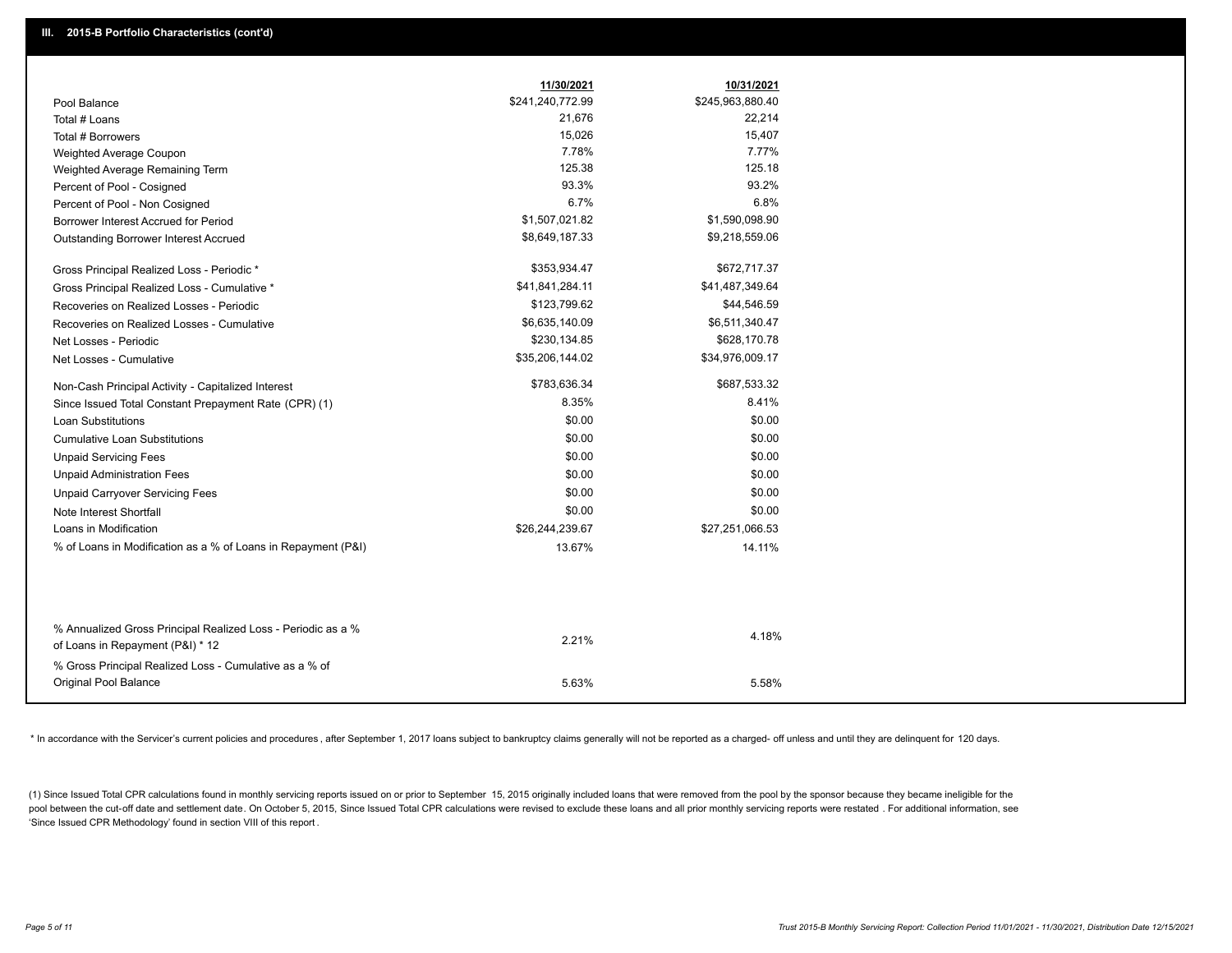#### **Loan Program**  A

|                                    | Weighted<br>Average | # LOANS | <b>\$ AMOUNT</b> | $%$ *     |
|------------------------------------|---------------------|---------|------------------|-----------|
| - Smart Option Interest-Only Loans | 6.70%               | 3,627   | \$26,061,256.07  | 10.803%   |
| - Smart Option Fixed Pay Loans     | 7.63%               | 5,885   | \$75,381,072.65  | 31.247%   |
| - Smart Option Deferred Loans      | 8.06%               | 12,164  | \$139,798,444.27 | 57.950%   |
| - Other Loan Programs              | 0.00%               | ۵       | \$0.00           | $0.000\%$ |
| <b>Total</b>                       | 7.78%               | 21,676  | \$241,240,772.99 | 100.000%  |

\* Percentages may not total 100% due to rounding

B

C

**Index Type**

|                       | Weighted<br>Average | # LOANS  | \$ AMOUNT        | $%$ *     |
|-----------------------|---------------------|----------|------------------|-----------|
| - Fixed Rate Loans    | 7.66%               | 4,606    | \$66,049,952.12  | 27.379%   |
| - LIBOR Indexed Loans | 7.83%               | 17.070   | \$175,190,820.87 | 72.621%   |
| - Other Index Rates   | $0.00\%$            | $\Omega$ | \$0.00           | $0.000\%$ |
| Total                 | 7.78%               | 21,676   | \$241,240,772.99 | 100.000%  |

\* Percentages may not total 100% due to rounding

# **Weighted Average Recent FICO**

| (2)<br>Wtd Avg Recent FICO Band                                                                                                                                             | # LOANS | <b>\$ AMOUNT</b> | $%$ *    |
|-----------------------------------------------------------------------------------------------------------------------------------------------------------------------------|---------|------------------|----------|
| $0 - 639$                                                                                                                                                                   | 1,541   | \$19,340,222.49  | 8.017%   |
| 640 - 669                                                                                                                                                                   | 1,434   | \$16,429,000.83  | 6.810%   |
| 670 - 699                                                                                                                                                                   | 2,383   | \$28,306,050.65  | 11.734%  |
| 700 - 739                                                                                                                                                                   | 4,439   | \$54,373,946.29  | 22.539%  |
| $740 +$                                                                                                                                                                     | 11,875  | \$122,768,442.08 | 50.890%  |
| N/A <sup>(1)</sup>                                                                                                                                                          | 4       | \$23,110.65      | 0.010%   |
| <b>Total</b>                                                                                                                                                                | 21,676  | \$241,240,772.99 | 100.000% |
| * Percentages may not total 100% due to rounding<br>1 Includes trust private education loans where recent FICO is unavailable or obtaining recent FICO is prohibited by law |         |                  |          |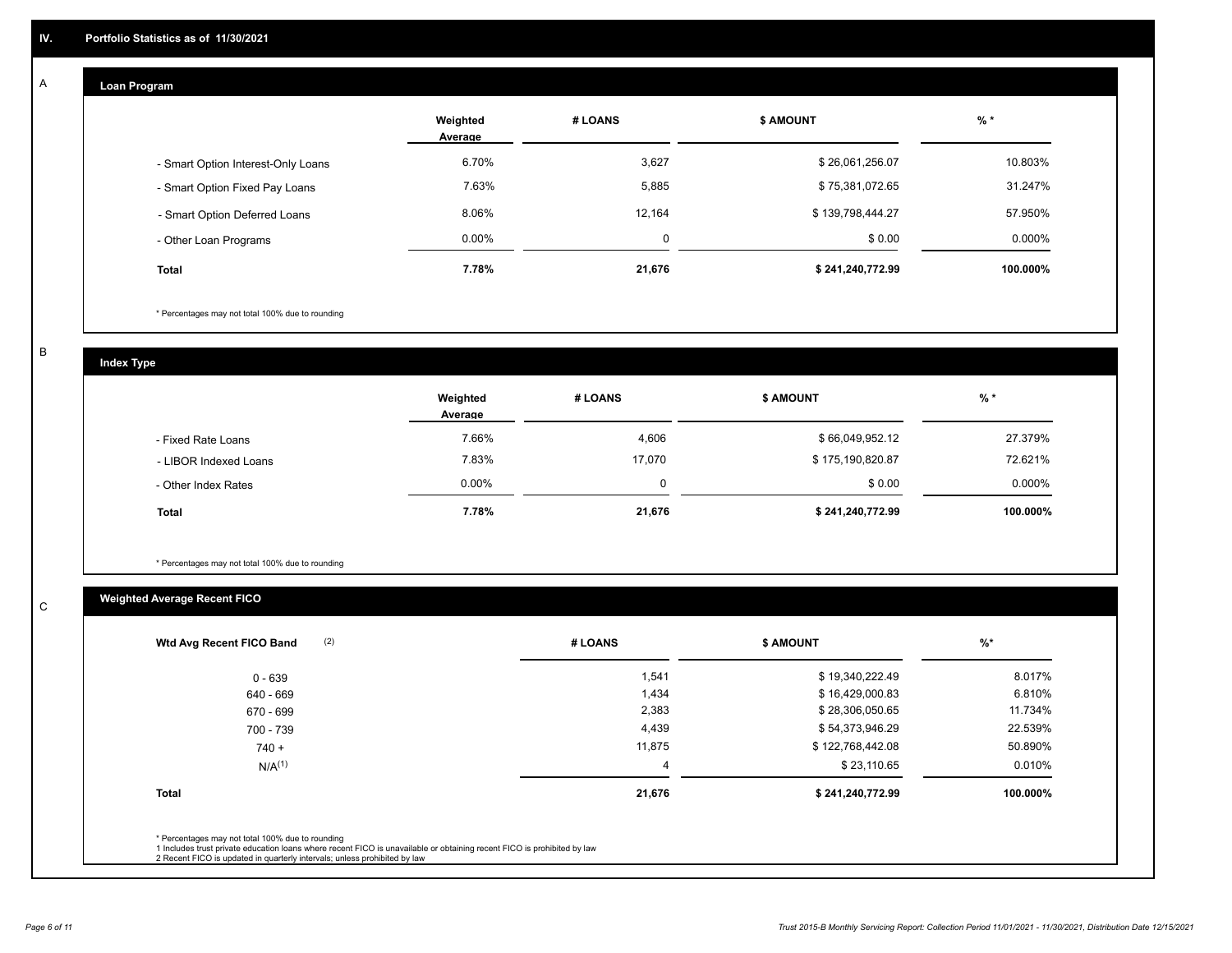| V. | 2015-B Reserve Account and Principal Distribution Calculations                                 |                  |  |
|----|------------------------------------------------------------------------------------------------|------------------|--|
| Α. | <b>Reserve Account</b>                                                                         |                  |  |
|    | Specified Reserve Account Balance                                                              | \$1,896,081.00   |  |
|    | Actual Reserve Account Balance                                                                 | \$1,896,081.00   |  |
| В. | <b>Principal Distribution Amount</b>                                                           |                  |  |
|    | Class A Notes Outstanding<br>i.                                                                | \$92,536,325.40  |  |
|    | Pool Balance<br>ii.                                                                            | \$241,240,772.99 |  |
|    | First Priority Principal Distribution Amount (i - ii)<br>iii.                                  | \$0.00           |  |
|    |                                                                                                | \$162,536,325.40 |  |
|    | Class A and B Notes Outstanding<br>iv.                                                         |                  |  |
|    | First Priority Principal Distribution Amount<br>٧.                                             | \$0.00           |  |
|    | Pool Balance<br>vi.                                                                            | \$241,240,772.99 |  |
|    | Specified Overcollateralization Amount<br>vii.                                                 | \$83,427,555.00  |  |
|    | Available Funds (after payment of waterfall items A through H)<br>viii.                        | \$5,297,386.97   |  |
|    | <b>Class C Notes Outstanding</b><br>ix.                                                        | \$50,000,000.00  |  |
|    | Regular Principal Distribution Amount (if (iv > 0, (iv - v) - (vi - vii), min(viii, ix))<br>х. | \$4,723,107.41   |  |
|    |                                                                                                |                  |  |
|    | Pool Balance<br>xi.                                                                            | \$241,240,772.99 |  |
|    | 10% of Initial Pool Balance<br>xii.                                                            | \$74,339,449.62  |  |
|    | First Priority Principal Distribution Amount<br>xiii.                                          | \$0.00           |  |
|    | Regular Principal Distribution Amount<br>xiv.                                                  | \$4,723,107.41   |  |
|    | Available Funds (after payment of waterfall items A through J)<br>XV.                          | \$574,279.56     |  |
|    | xvi. Additional Principal Distribution Amount (if(ix $\lt$ = x, min(xv, xi - xiii - xiv)))     | \$0.00           |  |
|    |                                                                                                |                  |  |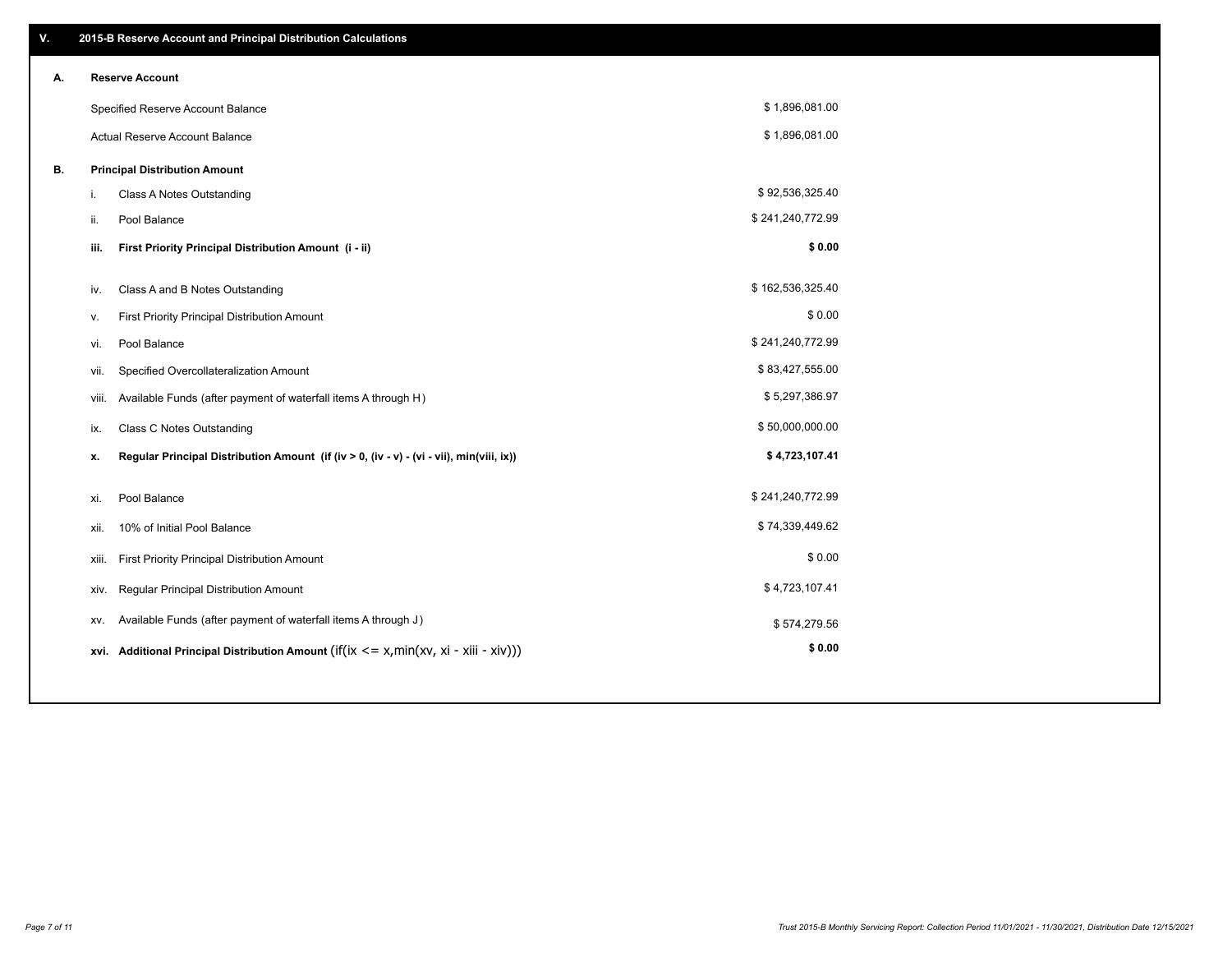|   |                                                         | Paid           | <b>Funds Balance</b> |
|---|---------------------------------------------------------|----------------|----------------------|
|   | <b>Total Available Funds</b>                            |                | \$6,008,118.21       |
| A | <b>Trustee Fees</b>                                     | \$0.00         | \$6,008,118.21       |
| В | <b>Servicing Fees</b>                                   | \$160,115.42   | \$5,848,002.79       |
| C | i. Administration Fees                                  | \$8,333.00     | \$5,839,669.79       |
|   | ii. Unreimbursed Administrator Advances plus any Unpaid | \$0.00         | \$5,839,669.79       |
| D | Class A Noteholders Interest Distribution Amount        | \$150,616.15   | \$5,689,053.64       |
| Е | First Priority Principal Payment                        | \$0.00         | \$5,689,053.64       |
| F | Class B Noteholders Interest Distribution Amount        | \$204,166.67   | \$5,484,886.97       |
| G | Class C Noteholders Interest Distribution Amount        | \$187,500.00   | \$5,297,386.97       |
| н | <b>Reinstatement Reserve Account</b>                    | \$0.00         | \$5,297,386.97       |
|   | Regular Principal Distribution                          | \$4,723,107.41 | \$574,279.56         |
| J | <b>Carryover Servicing Fees</b>                         | \$0.00         | \$574,279.56         |
| Κ | Additional Principal Distribution Amount                | \$0.00         | \$574,279.56         |
| L | Unpaid Expenses of Trustee                              | \$0.00         | \$574,279.56         |
| M | Unpaid Expenses of Administrator                        | \$0.00         | \$574,279.56         |
| N | Remaining Funds to the Residual Certificateholders      | \$574,279.56   | \$0.00               |

# **Waterfall Conditions**

| А. |      | <b>Class C Noteholders' Interest Distribution Condition</b>                        |                  |  |
|----|------|------------------------------------------------------------------------------------|------------------|--|
|    |      | Pool Balance                                                                       | \$241,240,772.99 |  |
|    |      | Class A and B Notes Outstanding                                                    | \$162,536,325.40 |  |
|    | iii. | Class C Noteholders' Interest Distribution Ratio (i / ii)                          | 148.42%          |  |
|    | IV.  | Minimum Ratio                                                                      | 110.00%          |  |
|    | ν.   | Is the Class C Noteholders' Interest Distribution Condition Satisfied (iii $>$ iv) |                  |  |
|    |      |                                                                                    |                  |  |

\* If the Class C Noteholders' Interest Distribution Condition is satisfied then the amount of interest accrued at the Class C Rate for the Accrual Period is Released on the distribution Date .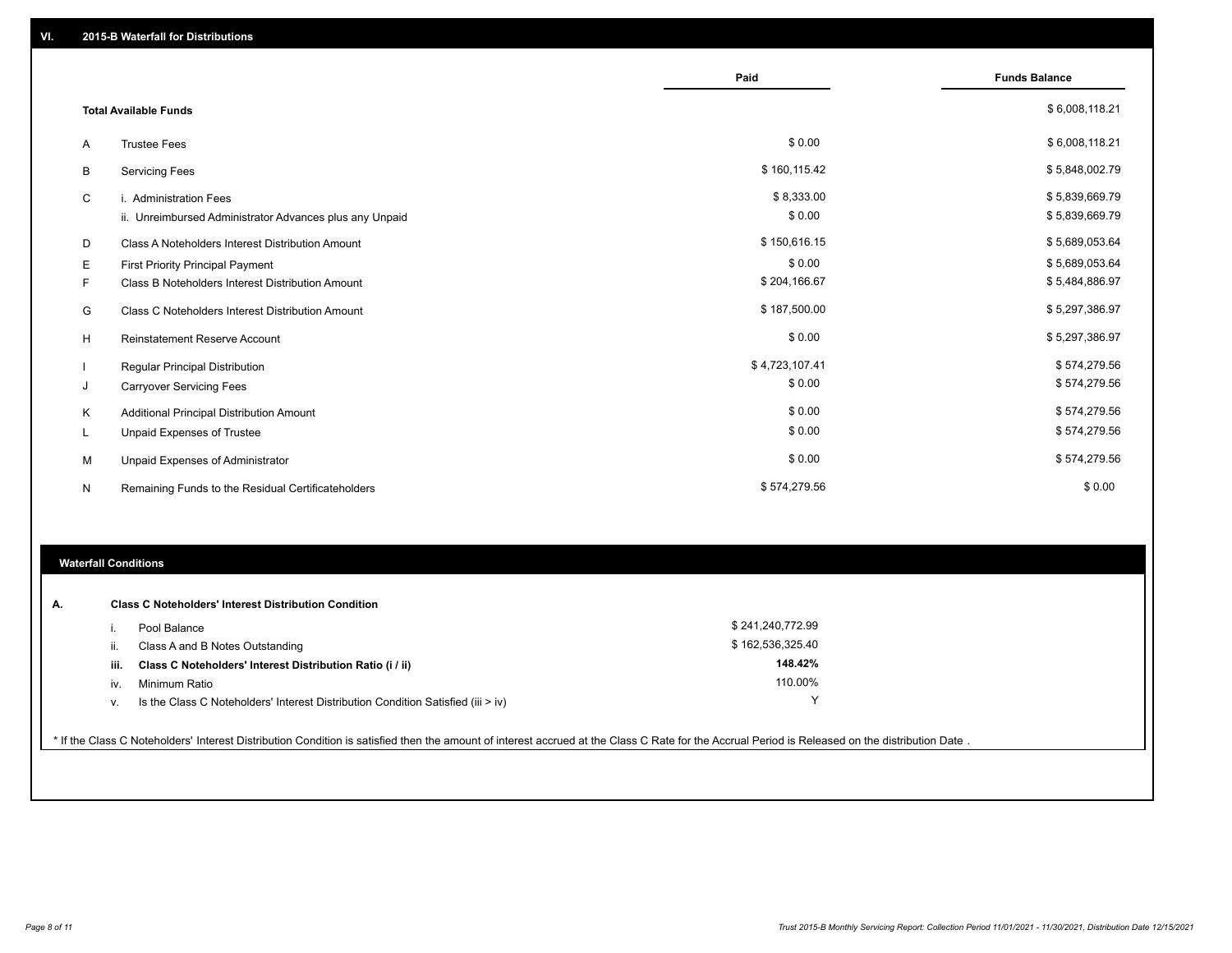# Ending Balance Factor Paydown Factor 0.016748608 0.016748608 0.000000000 Ending Principal Balance \$ 8,723,893.10 \$ 8,723,893.10 \$ \$ 4,089,324.89 \$ 75,000,000.00 Principal Paid \$3,215,732.71 \$ 1,507,374.70 \$ - \$ - \$ - \$ - Interest Shortfall \$ 29,650.07 \$ 6,012.95 \$ 114,953.13 Interest Paid Total Interest Due \$ 29,650.07 \$ 6,012.95 \$ 114,953.13 \$ - \$ - \$ - Interest Shortfall from Prior Period Plus Accrued Interest  $\text{Current Interest Due}$  \$114,953.13 Accrued Interest Factor 0.002483333 0.001074374 0.001532708 Interest Rate\* 2.98000% 1.28925% 1.83925% Daycount Fraction 0.08333333 0.08333333 0.08333333 Accrual Period End 12/15/2021 12/15/2021 12/15/2021 Accrual Period Begin 11/15/2021 11/15/2021 11/15/2021 Record Date (Days Prior to Distribution) **1 NEW YORK BUSINESS DAY** 1 NEW YORK BUSINESS DAY 1 NEW YORK BUSINESS DAY Spread/Fixed Rate 2.98% 1.20% 1.75% Index FIXED LIBOR LIBOR Beginning Balance \$ 11,939,625.81 \$ 5,596,699.59 \$ 5,596,699.59 \$ 75,000,000.00 \$ 75,000,000.00 \$ 3 \$ 75,000,000 Cusip/Isin 78448QAB4 78448QAC2 78448QAD0 **A2A A2B A3** 0.045436943 0.045436943 1.000000000 **Distribution Amounts**

\* Pay rates for Current Distribution. For the interest rates applicable to the next distribution date, please see https://www.salliemae.com/about/investors/data/SMBabrate.txt.

**VII. 2015-B Distributions**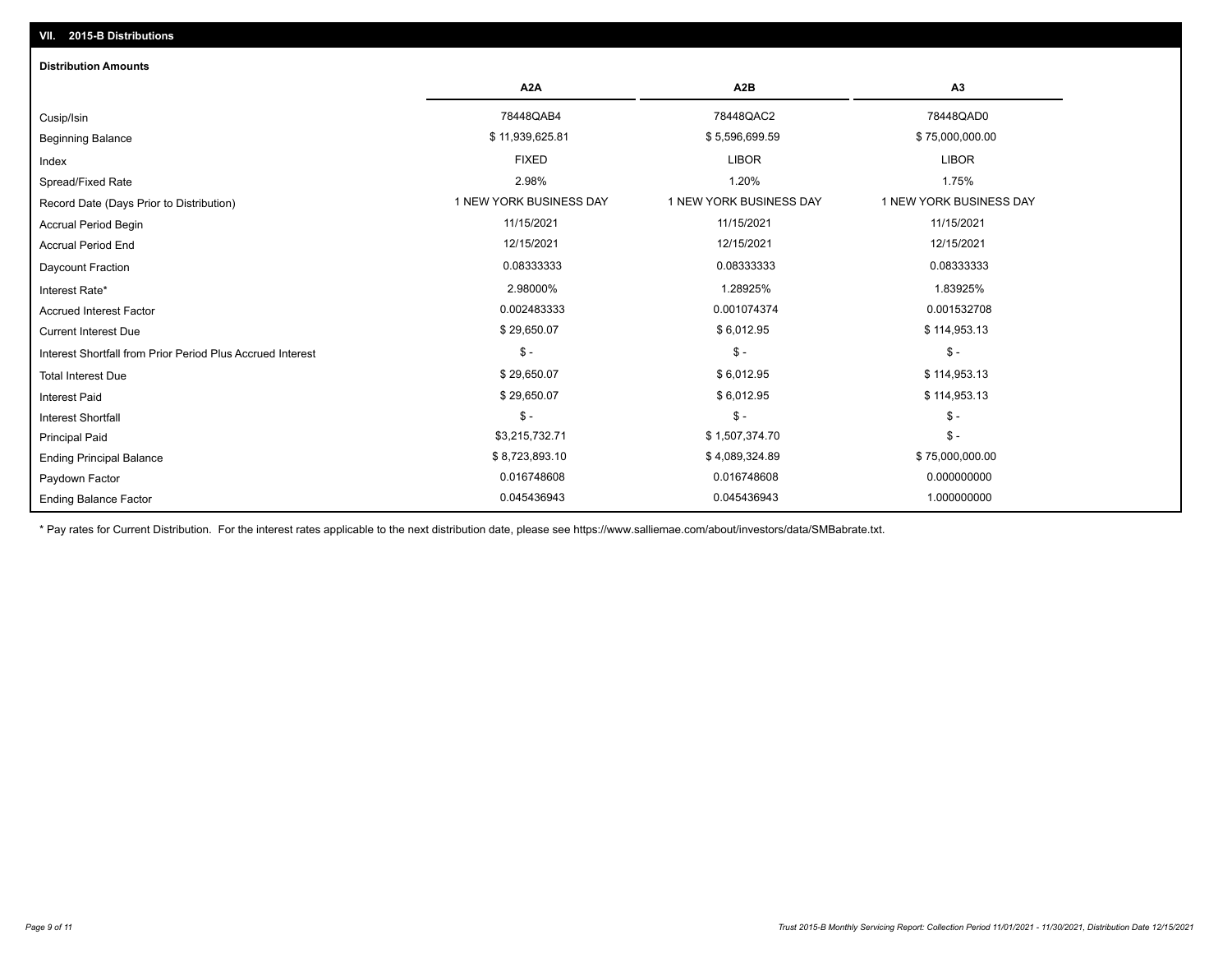| VII. 2015-B Distributions                                  |                         |                         |
|------------------------------------------------------------|-------------------------|-------------------------|
| <b>Distribution Amounts</b>                                |                         |                         |
|                                                            | в                       | С                       |
| Cusip/Isin                                                 | 78448QAE8               | 78448QAF5               |
| <b>Beginning Balance</b>                                   | \$70,000,000.00         | \$50,000,000.00         |
| Index                                                      | <b>FIXED</b>            | <b>FIXED</b>            |
| Spread/Fixed Rate                                          | 3.50%                   | 4.50%                   |
| Record Date (Days Prior to Distribution)                   | 1 NEW YORK BUSINESS DAY | 1 NEW YORK BUSINESS DAY |
| <b>Accrual Period Begin</b>                                | 11/15/2021              | 11/15/2021              |
| <b>Accrual Period End</b>                                  | 12/15/2021              | 12/15/2021              |
| Daycount Fraction                                          | 0.08333333              | 0.08333333              |
| Interest Rate*                                             | 3.50000%                | 4.50000%                |
| <b>Accrued Interest Factor</b>                             | 0.002916667             | 0.003750000             |
| <b>Current Interest Due</b>                                | \$204,166.67            | \$187,500.00            |
| Interest Shortfall from Prior Period Plus Accrued Interest | $\frac{1}{2}$           | $$ -$                   |
| <b>Total Interest Due</b>                                  | \$204,166.67            | \$187,500.00            |
| Interest Paid                                              | \$204,166.67            | \$187,500.00            |
| Interest Shortfall                                         | $\frac{1}{2}$           | $\frac{1}{2}$           |
| <b>Principal Paid</b>                                      | $\mathsf{\$}$ -         | $S -$                   |
| <b>Ending Principal Balance</b>                            | \$70,000,000.00         | \$50,000,000.00         |
| Paydown Factor                                             | 0.000000000             | 0.000000000             |
| <b>Ending Balance Factor</b>                               | 1.000000000             | 1.000000000             |

\* Pay rates for Current Distribution. For the interest rates applicable to the next distribution date, please see https://www.salliemae.com/about/investors/data/SMBabrate.txt.